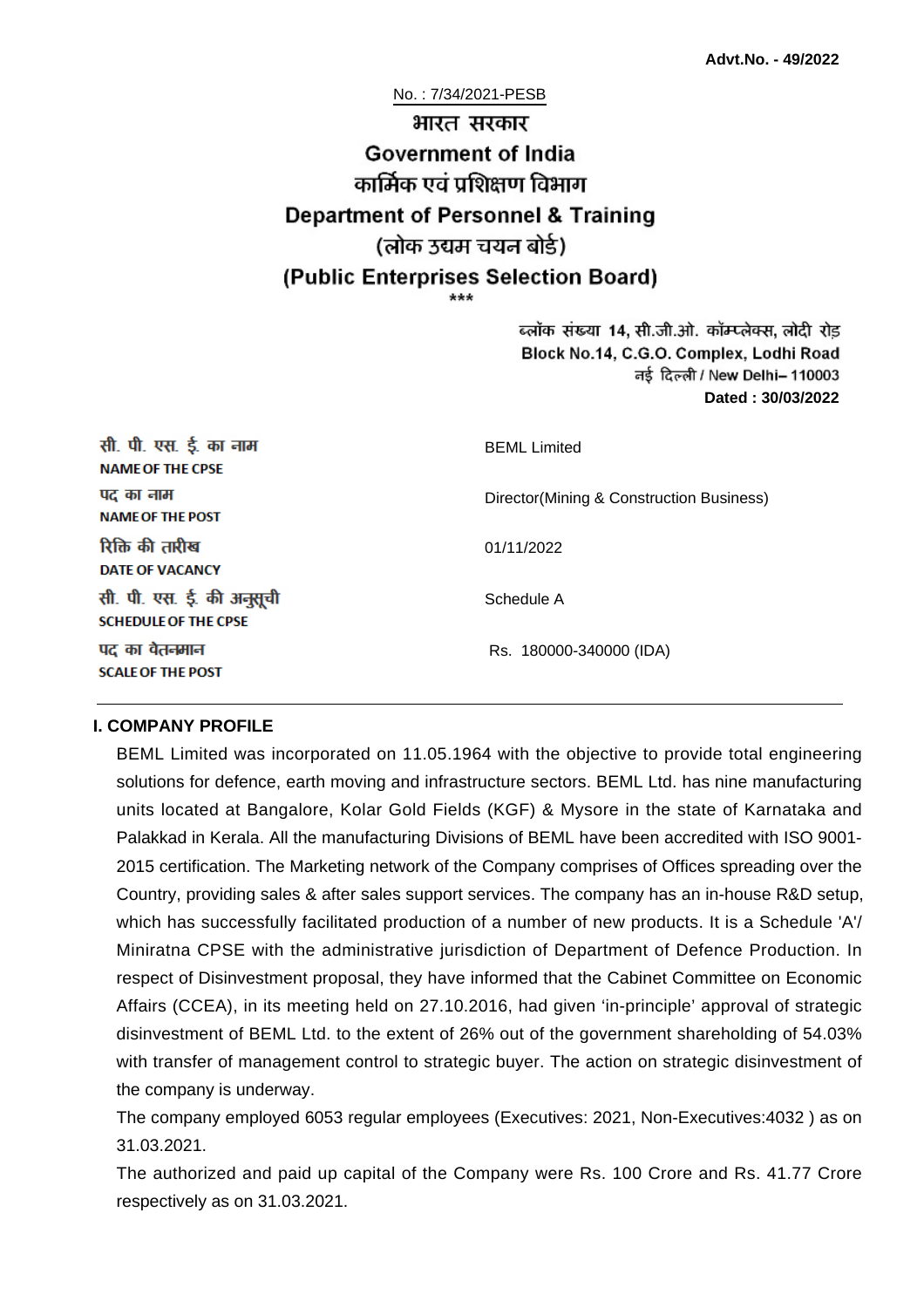Its Registered and Corporate office are at Bengaluru, Karnataka.

The shareholding of the Government of India in the company is 54.03% as on 31.03.2021.

## **II. JOB DESCRIPTION AND RESPONSIBILITIES**

Director (Mining & Construction Business) is a member of the Board of Directors and reports to Chairman and Managing Director. He/ she is required to achieve the highest rating allocated to the areas of Mining & Construction Business Group under the MOU signed with the Government. As a Business Group head, he/she would be overall responsible for the entire gamut of Design & Development, Manufacturing & Performance of earthmoving equipments and other equipments used for the purpose of Mining and Construction, promoting indigenisation under Atma Nirbhar scheme of the Government.

## **III. ELIGIBILITY**

**1. AGE :** On the date of occurrence of vacancy (DOV)

| Age of superannuation 60 years |                                                                                             |                |                                                                                             |  |
|--------------------------------|---------------------------------------------------------------------------------------------|----------------|---------------------------------------------------------------------------------------------|--|
| <b>Internal</b>                |                                                                                             | <b>Others</b>  |                                                                                             |  |
| <b>Minimum</b>                 | <b>Maximum</b>                                                                              | <b>Minimum</b> | <b>Maximum</b>                                                                              |  |
| 45                             | 2 years residual service as on<br>the date of vacancy w.r.t. the<br>date of superannuation. | 45             | 3 years residual service as on<br>the date of vacancy w.r.t. the<br>date of superannuation. |  |

## **2. EMPLOYMENT STATUS:**

The applicant must, on the date of application, as well as on the date of interview, be employed in a regular capacity – and **not** in a contractual/ad-hoc capacity – in one of the followings:-

(a) Central Public Sector Enterprise (CPSE) (including a full-time functional Director in the Board of a CPSE);

(b) Central Government including the Armed Forces of the Union and All India Services;

(c) State Public Sector Enterprise (SPSE) where the annual turnover is \***Rs 2000 crore or more**;

(d) Private Sector in company where the annual turnover is **\*Rs 2000 crore or more**. **Preference would be given to candidates from listed companies.**

(\* The average audited annual turnover of three financial years preceding the calendar year in which the post is advertised shall be considered for applying the approved limits)

## **3. QUALIFICATION:**

The applicant should be an Engineering graduate preferably in Mechanical/Automobile Engineering with good academic record from a recognised university/institution.

## **4. EXPERIENCE:**

The applicant should have cumulative experience/exposure for at least 5 years during the last 10 years in manufacturing/marketing of mining & construction equipment/system engineering in mobile hydraulics/power line/structural design in an organization of repute.

Persons with experience at R&D/production in a large manufacturing organization, in senior management positions in the areas of R&D/Design/Development would be preferred. All round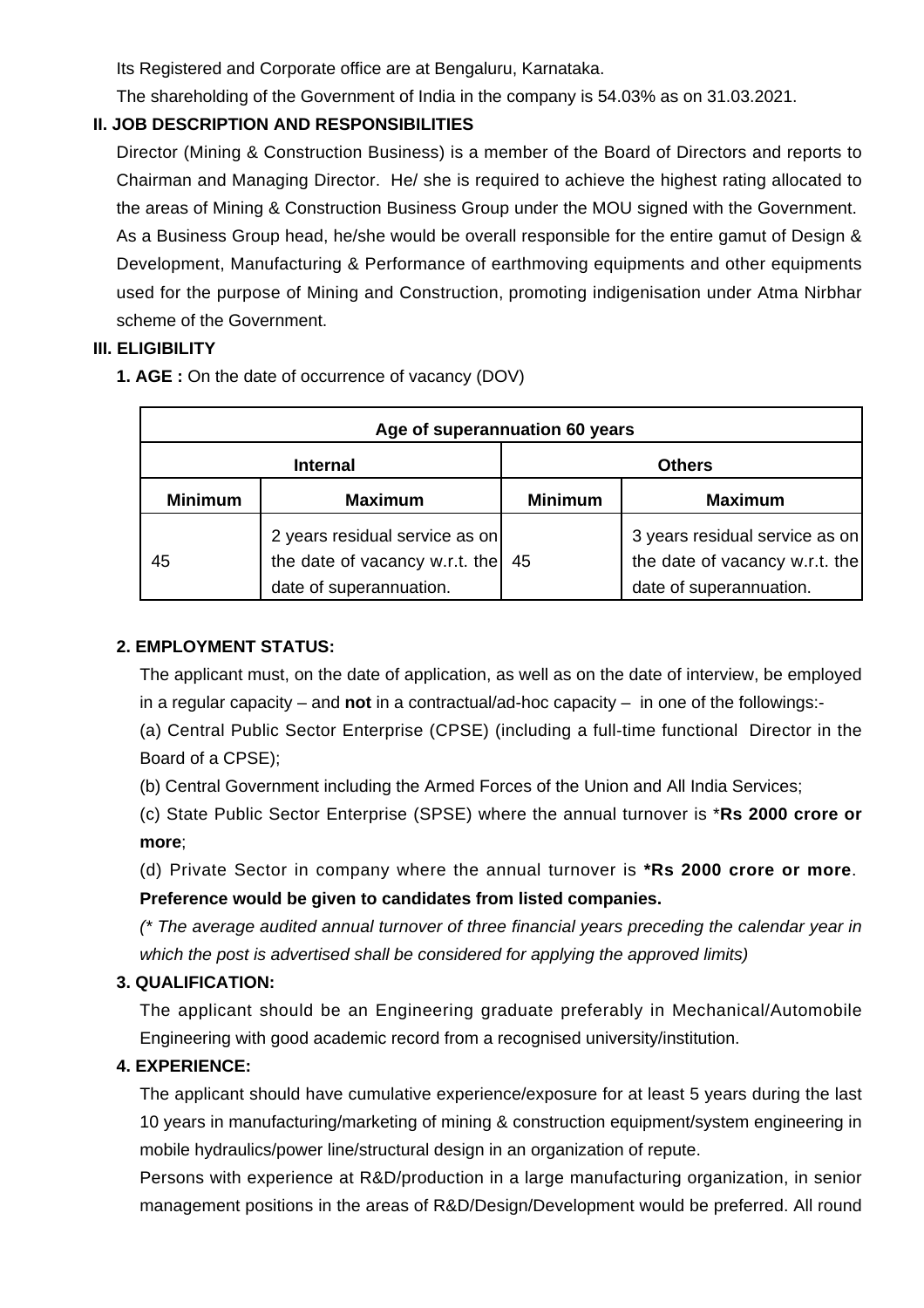experience in International business, in particular for exports of products would be an added advantage. Should preferably be familiar in modern CAD/CAM/CAE techniques. Should have a proven track record of successful execution of Design & Development of Mining & Construction equipment, which have resulted in good market acceptance.

## **5. PAY SCALE:**

#### **(a)Central Public Sector Enterprises-**

#### **Eligible Scale of Pay**

- (i) Rs. 7250-8250 (IDA) Pre 01/01/1992
- (ii) Rs. 9500-11500 (IDA) Post 01/01/1992
- (iii) Rs. 20500-26500 (IDA) Post 01/01/1997
- (iv) Rs. 51300-73000 (IDA) Post 01/01/2007
- (v) Rs. 120000-280000 (IDA) Post 01.01.2017
- (vi) Rs. 18400-22400 (CDA) Pre-revised post 01.01.1996
- (vii) Rs. 37400-67000 + GP 10000 (CDA) post 01.01.2006
- (viii) Rs. 144200-218200 (Level 14) CDA post 01.01.2016

The minimum length of service required in the eligible scale will be one year for internal candidates, and two years for others as on the date of vacancy.

**(b)**

**(i) Applicants from Central Government / All India Services** should be holding a post of the level of Joint Secretary in Government of India or carrying equivalent scale of pay on the date of application.

**(ii) Applicants from the Armed forces of the Union** should be holding a post of the level of Major General in the Army or equivalent rank in Navy/Air Force on the date of application.

**(c)**

 **Applicants from State Public Sector Enterprises/ Private Sector** should be working at Board level position or at least a post of the level immediately below the Board level on the date of application.

#### **6. CONDITION OF IMMEDIATE ABSORPTION FOR CENTRAL GOVERNMENT OFFICERS**

Central Government Officers, including those of the Armed Forces of the Union and the All India Services, will be eligible for consideration only on immediate absorption basis.

#### **IV. DURATION OF APPOINTMENT**

The appointment shall be for a period of five years from the date of joining or upto the date of superannuation or until further orders, whichever is earlier.

#### **V. SUBMISSION OF APPLICATIONS**

## **Applicants should submit their applications on-line only as per the format.**

**1.** The applicants should submit their applications through proper channel as follows:

(a) Government Officers, including those of the Armed Forces of the Union and All India Services: through Cadre Controlling authority;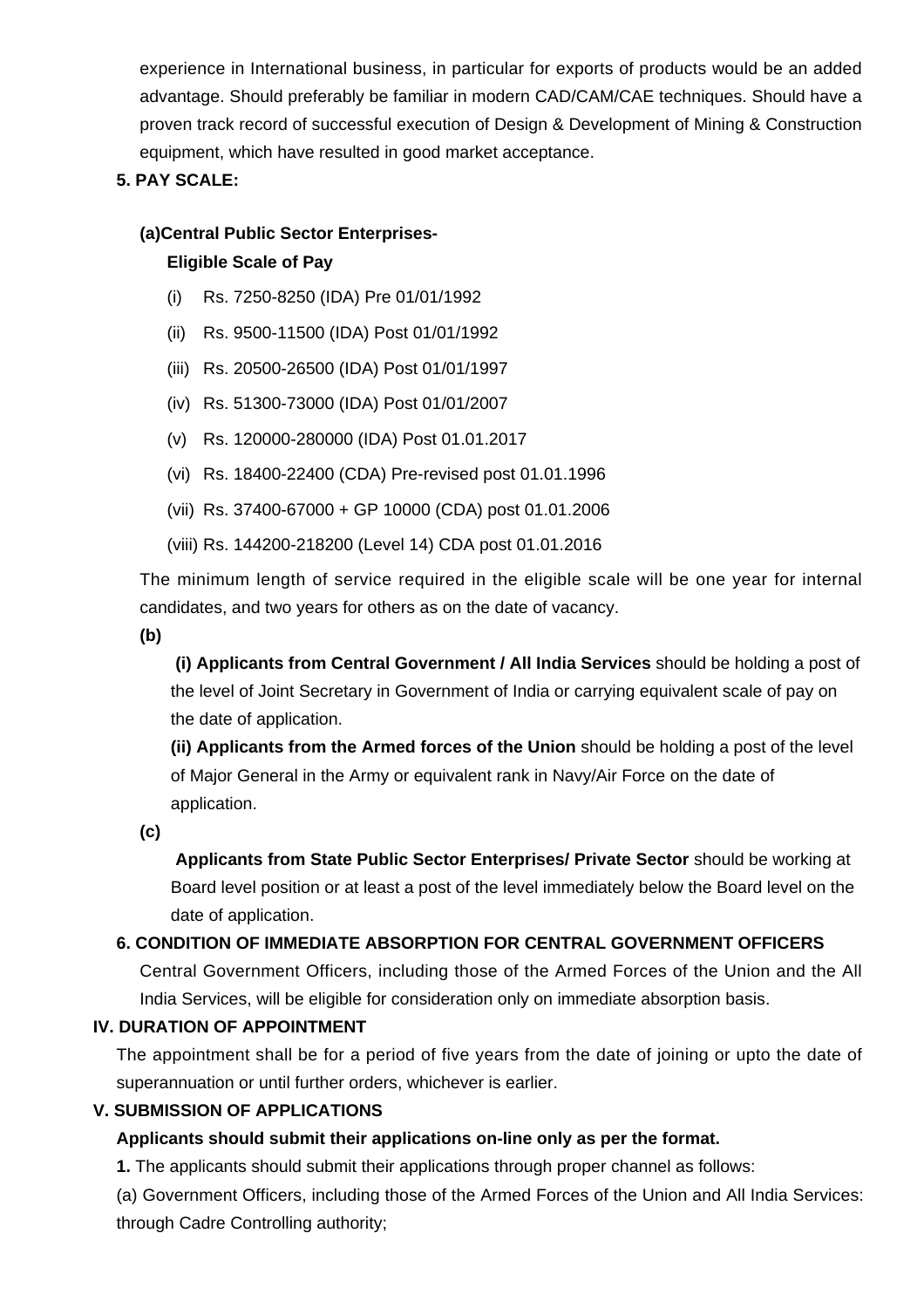(b) CMDs/MDs/Functional Directors in CPSE: through the concerned Administrative Ministry;

(c) Below Board level in CPSE: through the concerned CPSE;

(d) CMDs/MDs/Functional Directors in State PSE: through the concerned Administrative Secretary and Cadre Controlling Authority, if any, of the State Government;

## (e) Below Board level in SPSE: through the concerned SPSE;

(f) Private Sector: directly to the PESB.

**2.** Applicants from Private Sector must submit the following documents along with the application form:

(a) Annual Reports of the Company in which currently working for the 3 financial years preceding the calendar year in which the post is advertised **(please provide URL or attach/enclose copies);**

(b) Whether the company is listed or not; if yes, the documentary proof **(please provide URL or attach/enclose copies);**

(c) Evidence of working at Board level position or at least a post of the level immediately below the Board level;

(d) Self-attested copies of documents in support of age and qualifications;

(e) Relevant Jobs handled in the past with details.

## **VI. UNDERTAKING BY THE APPLICANT**

An applicant has to give an undertaking as a part of the application that he/she will join the post, if selected. If an applicant does not give such undertaking, the application would be rejected.

## **1. For candidates from Central Government/Armed Forces of the Union/ All India Services**

(a) The appointment is on immediate absorption basis.

(b) If a candidate conveys his/her unwillingness to join after the interview is held, he/she would be debarred for a period of two years from the date of interview, for being considered for a Board level post in any CPSE.

(c) Further, if a candidate conveys his/her unwillingness to join after the issue of offer of appointment, he/she would be debarred for a period of two years from the date of offer of appointment for being considered for a Board level post in any CPSE.

#### **2. For candidates from CPSE**

a. If a candidate conveys his/her unwillingness to join after the interview is held, he/she would be debarred for a period of two years from the date of interview, for being considered for a Board level post in any CPSE other than the one to which the candidate belongs.

b. Further, if a candidate conveys his/her unwillingness to join after the issue of offer of appointment, he/she would be debarred for a period of two years from the date of offer of appointment for being considered for a Board level post in any CPSE other than the one to which the candidate belongs.

## **3. For candidates from SPSE/ Private Sector**

a. If a candidate conveys his/her unwillingness to join after the interview is held, he/she would be debarred for a period of two years from the date of interview, for being considered for a Board level post in any CPSE.

b. Further, if a candidate conveys his/her unwillingness to join after the issue of offer of